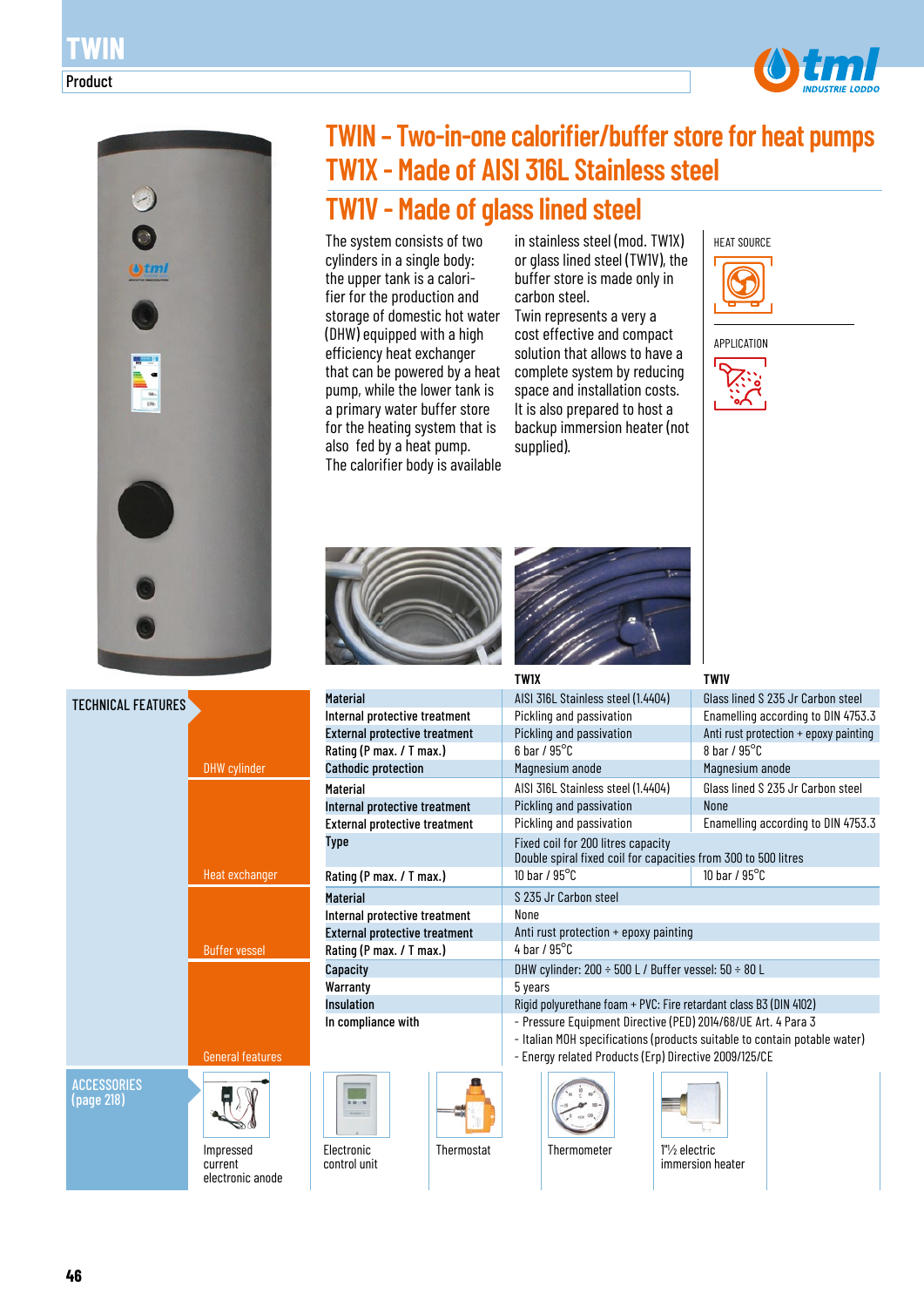



## **TW1X - Calorifier body in AISI 316L stainless steel Hard insulation with rigid polyurethane foam and PVC jacket**

| <b>CODE</b>  | <b>INSULATION</b><br>THICK. (mm) | <b>FrP</b><br>CLASS | <b>HEAT LOSS S</b><br>(W) | <b>REAL</b><br>CAPACITY (L) | <b>HEAT EXCHANGER</b><br>$(m^2) / (L)^*$ | <b>BUFFER</b><br>CAPACITY (L) |
|--------------|----------------------------------|---------------------|---------------------------|-----------------------------|------------------------------------------|-------------------------------|
| TW1X 00200 R | 50                               |                     | 59,9                      | 189,8                       | 1,90/18.6                                | 42.0                          |
| TW1X 00300 R | 50                               |                     | 69,2                      | 290,3                       | 3,50 / 34,3                              | 58,0                          |
| TW1X 00400 R | 50                               |                     | 78,0                      | 414.9                       | 4.50 / 44.1                              | 74,0                          |
| TW1X 00500 R | 50                               | B                   | 83,0                      | 500,3                       | 5.70 / 55.9                              | 74,0                          |



### **TW1V - Calorifier body in glass lined steel Hard insulation with rigid polyurethane foam and PVC jacket**

| <b>CODE</b>  | INSULATION<br>THICK. (mm) | <b>FrP</b><br>CLASS | <b>HEAT LOSS S</b><br>(W) | <b>REAL</b><br>CAPACITY (L) | HEAT EXCHANGER'<br>$(m^2) / (L)^*$ | <b>BUFFER</b><br>CAPACITY (L) |
|--------------|---------------------------|---------------------|---------------------------|-----------------------------|------------------------------------|-------------------------------|
| TW1V 00200 R | 50                        | B                   | 59,9                      | 189,8                       | 2,10/20,6                          | 42.0                          |
| TW1V 00300 R | 50                        | B                   | 69,2                      | 290,3                       | 3.50 / 34.3                        | 58,0                          |
| TW1V 00400 R | 50                        | B                   | 78,0                      | 414.9                       | 4.50 / 44.1                        | 74.0                          |
| TW1V 00500 R | 50                        | B                   | 83,0                      | 500,3                       | 5,70/55,9                          | 74.0                          |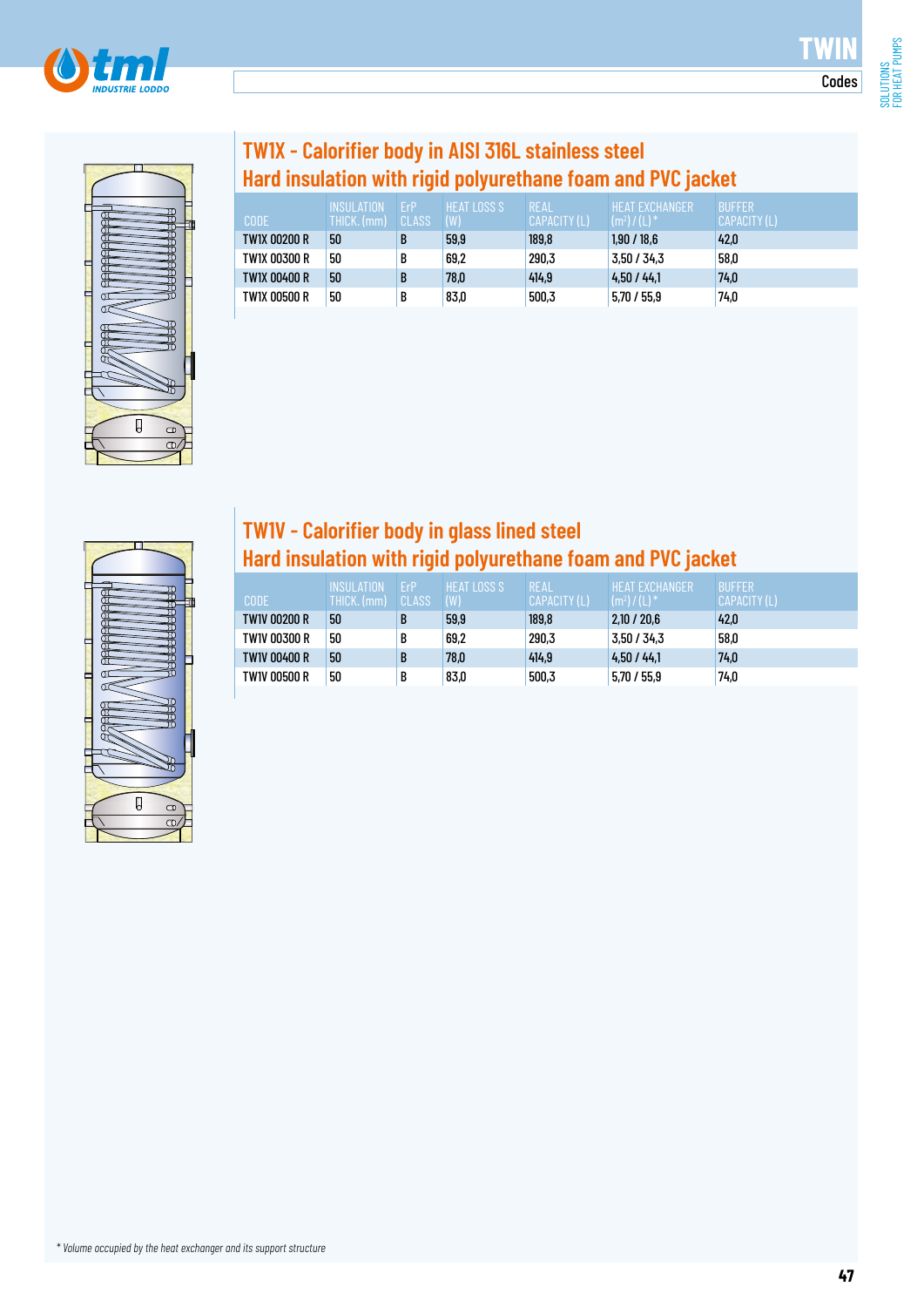



|                     | DIMENSIONS (mm) |      |       |      | <b>HEAT</b>                        | <b>BUFFER</b> | <b>SS MODEL</b>          | GI ASS LINED MODEL |
|---------------------|-----------------|------|-------|------|------------------------------------|---------------|--------------------------|--------------------|
| <b>MODEL</b>        |                 |      | Ø EXT |      | <b>EXCHANGER</b> (m <sup>2</sup> ) | VOLUME (L)    | WEIGHT (kg)              | WEIGHT (kg)        |
| <b>TW1X 00200 R</b> | 450             | 1690 | 550   | 1790 | $1.90*$                            | 42            | 79                       |                    |
| TW1V 00200 R        | 450             | 1690 | 550   | 1790 | $2,10*$                            | 42            | $\overline{\phantom{0}}$ | 93                 |
| TW1_00300 R         | 500             | 1980 | 600   | 2080 | 3,50                               | 58            | 108                      | 127                |
| TW1_00400 R         | 650             | 1760 | 750   | 1925 | 4,60                               | 74            | 131                      | 154                |
| TW1_00500 R         | 650             | 2000 | 750   | 2150 | 5,70                               | 74            | 152                      | 180                |

*\* Fixed single spiral coil*

|              |     | <b>HEIGHTS (mm)</b> |     |     |     |     |      |      |      |      |      | <b>CONNECTIONS (GAS)</b> |                      |                             |               |              |                       |                        |
|--------------|-----|---------------------|-----|-----|-----|-----|------|------|------|------|------|--------------------------|----------------------|-----------------------------|---------------|--------------|-----------------------|------------------------|
| <b>MODEL</b> |     |                     |     |     |     |     |      |      |      |      |      |                          |                      | l o                         |               | erm iuvzipop | W                     |                        |
| TW1_00200 R  | 105 | 300                 | 487 | 580 | 650 | 730 | 1015 | 1015 | 1135 | 1470 | 1346 | 1480                     | $1^{\prime\prime}/4$ | $\mathbf{I}^{\prime\prime}$ | $\frac{1}{2}$ |              | 1 <sup>n</sup> /2     | 120/180                |
| TW1_00300 R  | 115 | 305                 | 510 | 600 | 690 | 710 | 885  | 1180 | 1315 | 1510 | 1560 | 1765                     | $1''\frac{1}{4}$     | $1^{\prime\prime}/4$        | 1/2''         |              | 1 <sup>n</sup> /2     | 120/180                |
| TW1_00400 R  | 145 | 250                 | 515 | 610 | 680 | 720 | 895  | 1050 | 1240 | 1375 | 1400 | 1510                     | $1''\frac{1}{4}$     | $1^{\prime\prime}/4$        | 1/2           |              |                       | $1\frac{1}{2}$ 120/180 |
| TW1_00500 R  | 145 | 250                 | 505 | 600 | 670 | 710 | 930  | 1168 | 1380 | 1610 | 1640 | 1750                     | $1^{\prime\prime}/4$ | $1^{\prime\prime}/4$        | $\frac{1}{2}$ |              | $1^{\prime\prime}/_2$ | 120/180                |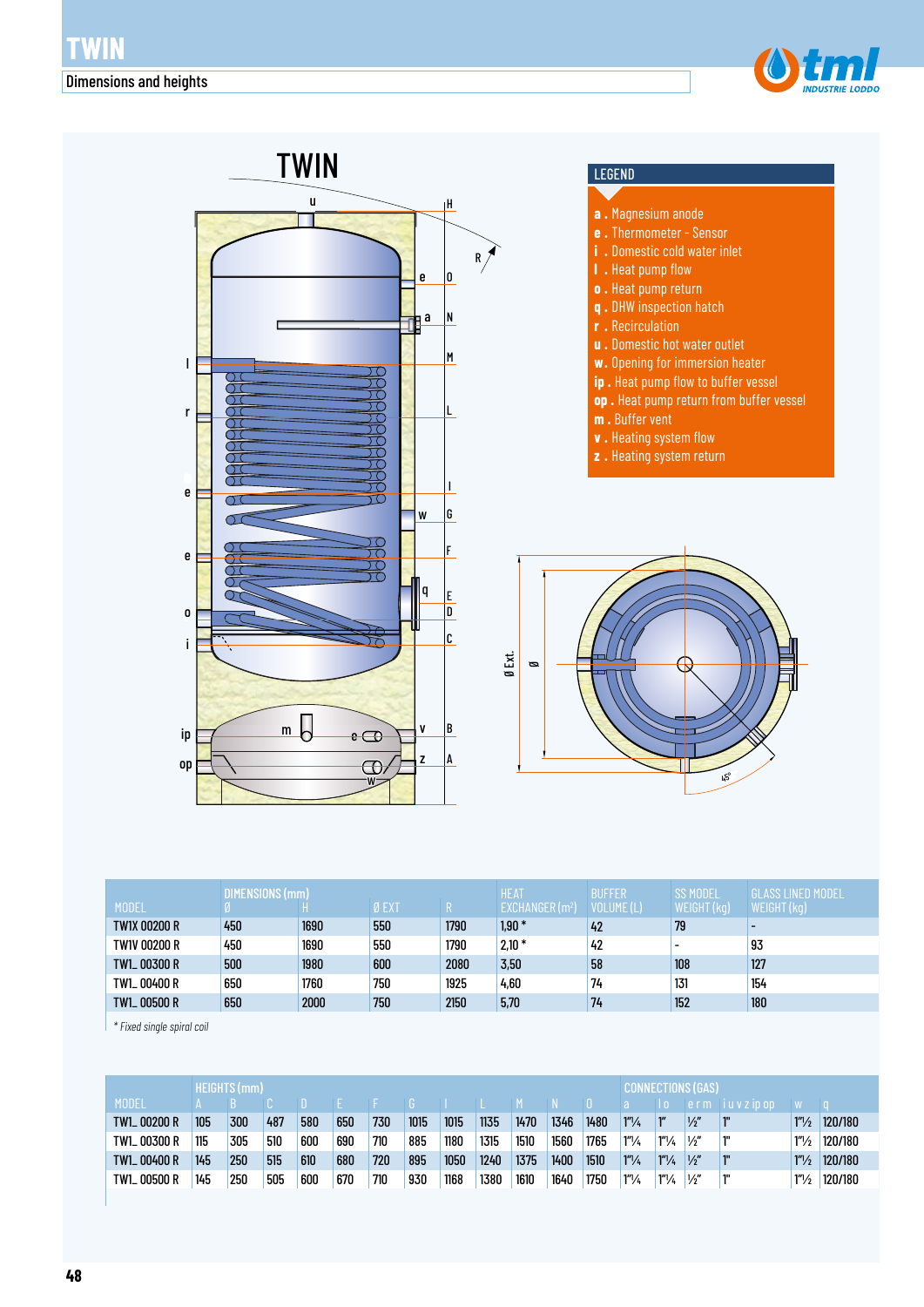**TWIN**

### System layout *Disclaimer: this layout is purely indicative. It does not replace consultant's design*

### LEGEND

- **1 .** Domestic water expansion vessel
- **2 .** Domestic water drain
- **3 .** Domestic water safety valve (6 bar)
- **4 .** Strainer
- **5 .** Pressure reducing valve
- **6 .** DWH Recirculation pump
- **7 .** DHW 3-way valve
- **12 .** Heating system expansion vessel
- **14 .** Heating system safety valve
- **15 .** 3-way valve low temperature heating system

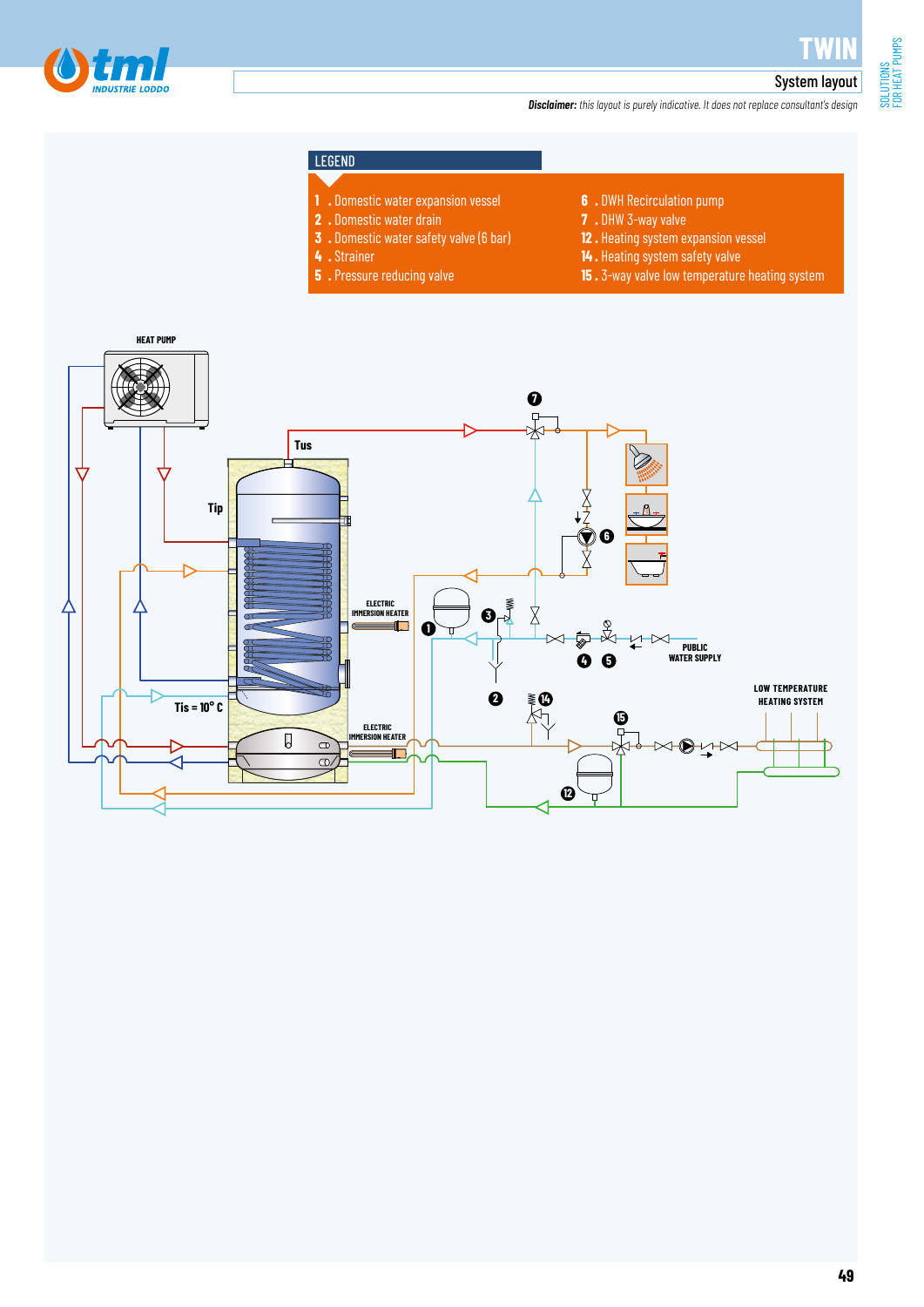

|                                | <b>MODEL</b>                            | <b>TW1X 00200R</b> |     |      |      | <b>TWIV 00200R</b>       |                          |      |      | <b>TW1_00300R</b>        |                          |      |                  |
|--------------------------------|-----------------------------------------|--------------------|-----|------|------|--------------------------|--------------------------|------|------|--------------------------|--------------------------|------|------------------|
|                                | HEAT EXCHANGER $(m^2)$ [L] <sup>1</sup> | $1,9$ [13,5]       |     |      |      | 2,1[14,9]                |                          |      |      | 3,5[24,9]                |                          |      |                  |
|                                | PRIMARY FLOW (m <sup>3</sup> /h)        | $\overline{2}$     |     |      |      | $\overline{c}$           |                          |      |      | 2                        |                          |      |                  |
|                                | PRIMARY TEMP. (°C)                      | 50                 | 60  | 70   | 80   | 50                       | 60                       | 70   | 80   | 50                       | 60                       | 70   | 80               |
|                                | LITRES 10' (L/10') <sup>2</sup>         | 249                | 296 | 413  | 452  | 256                      | 306                      | 427  | 468  | 390                      | 462                      | 642  | 701              |
|                                | LITRES FIRST HOUR <sup>2</sup>          | 595                | 872 | 1193 | 1425 | 633                      | 932                      | 1272 | 1523 | 962                      | 1391                     | 1880 | 2235             |
| DHW FROM<br>10 TO 45 °C        | CONTINUOUS DRAW $(L)^3$                 | 437                | 729 | 984  | 1229 | 476                      | 791                      | 1067 | 1332 | 722                      | 1173                     | 1565 | 1938             |
|                                | POWER (kW)                              | 18                 | 30  | 40   | 50   | 19                       | 32                       | 43   | 54   | 29                       | 48                       | 64   | 79               |
|                                | PREHEATING <sup>3</sup> (min)           | 29                 | 17  | 12   | 10   | 27                       | 16                       | 11   | 9    | 29                       | 17                       | 12   | 10 <sup>10</sup> |
|                                | LITRES 10' (L/10') <sup>2</sup>         |                    | -   | 260  | 291  | $\overline{\phantom{a}}$ | $\overline{\phantom{a}}$ | 267  | 301  |                          | $\overline{\phantom{0}}$ | 406  | 455              |
|                                | LITRES FIRST HOUR <sup>2</sup>          |                    | -   | 657  | 846  | $\overline{\phantom{0}}$ | $\overline{\phantom{0}}$ | 699  | 903  |                          | $\overline{\phantom{0}}$ | 1057 | 1349             |
| <b>DHW FROM</b><br>10 TO 60 °C | CONTINUOUS DRAW (L) $3$                 |                    | -   | 501  | 701  | $\overline{\phantom{a}}$ | $\overline{\phantom{a}}$ | 546  | 761  | $\overline{\phantom{0}}$ | $\overline{\phantom{0}}$ | 822  | 1129             |
|                                | POWER (kW)                              | ۰                  | -   | 29   | 41   | $\overline{\phantom{0}}$ | $\overline{\phantom{a}}$ | 32   | 44   | $\overline{\phantom{0}}$ | $\overline{\phantom{0}}$ | 47.8 | 65.7             |
|                                | PREHEATING <sup>3</sup> (min)           |                    | -   | 25   | 18   | ٠                        | $\overline{\phantom{a}}$ | 23   | 16   |                          |                          | 25   | 18               |
|                                | NL <sup>4</sup>                         | 4                  |     |      |      | 4                        |                          |      |      | 11                       |                          |      |                  |

| <b>DHW FROM<br/>10 TD 60 °C</b> | CONTINUOUS DRAW (L) $3$                           |                   |                              | 501  | 701             | -                        | ٠                        | 546  | 761           |                          |                          | 822  | 1129 |
|---------------------------------|---------------------------------------------------|-------------------|------------------------------|------|-----------------|--------------------------|--------------------------|------|---------------|--------------------------|--------------------------|------|------|
|                                 | POWER (kW)                                        | -                 | ٠                            | 29   | 41              | -                        | $\overline{\phantom{a}}$ | 32   | 44            | $\overline{\phantom{a}}$ | $\overline{\phantom{0}}$ | 47,8 | 65,7 |
|                                 | PREHEATING <sup>3</sup> (min)                     | $\blacksquare$    | Ξ.                           | 25   | 18              | $\blacksquare$           | $\overline{\phantom{a}}$ | 23   | 16            | $\overline{\phantom{0}}$ | $\blacksquare$           | 25   | 18   |
|                                 | NL <sup>4</sup>                                   | 4                 |                              |      |                 | 4                        |                          |      |               | $\mathbf{1}$             |                          |      |      |
|                                 |                                                   |                   |                              |      |                 |                          |                          |      |               |                          |                          |      |      |
|                                 |                                                   |                   |                              |      |                 |                          |                          |      |               |                          |                          |      |      |
|                                 | <b>MODEL</b>                                      | <b>TW1_00400R</b> |                              |      |                 | <b>TW1_00500R</b>        |                          |      |               |                          |                          |      |      |
|                                 | HEAT EXCHANGER (m <sup>2</sup> ) [L] <sup>1</sup> | 4,5 [32,0]        |                              |      |                 | 5,7[40,5]                |                          |      |               |                          |                          |      |      |
|                                 | PRIMARY FLOW (m <sup>3</sup> /h)                  | 3                 |                              |      |                 | 3                        |                          |      |               |                          |                          |      |      |
|                                 | PRIMARY TEMP. (°C)                                | 50                | 60                           | 70   | 80              | 50                       | 60                       | 70   | 80            |                          |                          |      |      |
|                                 | LITRES 10' (L/10') <sup>2</sup>                   | 546               | 643                          | 896  | 977             | 658                      | 771                      | 1072 | 1165          |                          |                          |      |      |
|                                 | LITRES FIRST HOUR <sup>2</sup>                    | 1305              | 1887                         | 2562 | 3044            | 1571                     | 2247                     | 3037 | 3595          |                          |                          |      |      |
| <b>DHW FROM<br/>10 TD 45 °C</b> | CONTINUOUS DRAW $(L)^3$                           | 959               | 1571                         | 2104 | 2612            | 1153                     | 1865                     | 2482 | 3070          |                          |                          |      |      |
|                                 | POWER (kW)                                        | 39                | 64                           | 86   | 106             | 47                       | 76                       | 101  | 125           |                          |                          |      |      |
|                                 | PREHEATING <sup>3</sup> (min)                     | 31                | 18                           | 13   | 10 <sup>°</sup> | 32                       | 19                       | 14   | $\mathbf{11}$ |                          |                          |      |      |
|                                 | LITRES 10' (L/10') <sup>2</sup>                   | $\blacksquare$    | Ξ.                           | 568  | 634             | $\overline{\phantom{a}}$ | $\overline{\phantom{0}}$ | 683  | 760           |                          |                          |      |      |
|                                 | LITRES FIRST HOUR <sup>2</sup>                    |                   | ٠                            | 1434 | 1831            | $\overline{\phantom{a}}$ | ٠                        | 1721 | 2182          |                          |                          |      |      |
|                                 | CONTINUOUS DRAW (L) 3                             |                   | $\overline{\phantom{a}}$     | 1095 | 1512            | $\overline{\phantom{a}}$ | -                        | 1311 | 1796          |                          |                          |      |      |
| DHW FROM<br>10 TO 60 °C         | POWER (kW)                                        | ۰                 | -                            | 64   | 88              | $\overline{\phantom{a}}$ | ٠                        | 76,2 | 104,5         |                          |                          |      |      |
|                                 | PREHEATING <sup>3</sup> (min)                     |                   | $\qquad \qquad \blacksquare$ | 26   | 19              | $\overline{\phantom{0}}$ | -                        | 28   | 19            |                          |                          |      |      |
|                                 | NL <sup>4</sup>                                   | 20                |                              |      |                 | 30                       |                          |      |               |                          |                          |      |      |

*(1) Volume of fluid contained in the heat exchanger*

*(2) Obtainable with pre-heated cylinder (at 45 °C with primary side set at 50 or 60 °C and pre-heated at 60 °C in the other cases) and a running heat source*

*(3) With a proper power heat source generator*

*(4) Primary side 80 °C - Secondary side 10-45 °C*